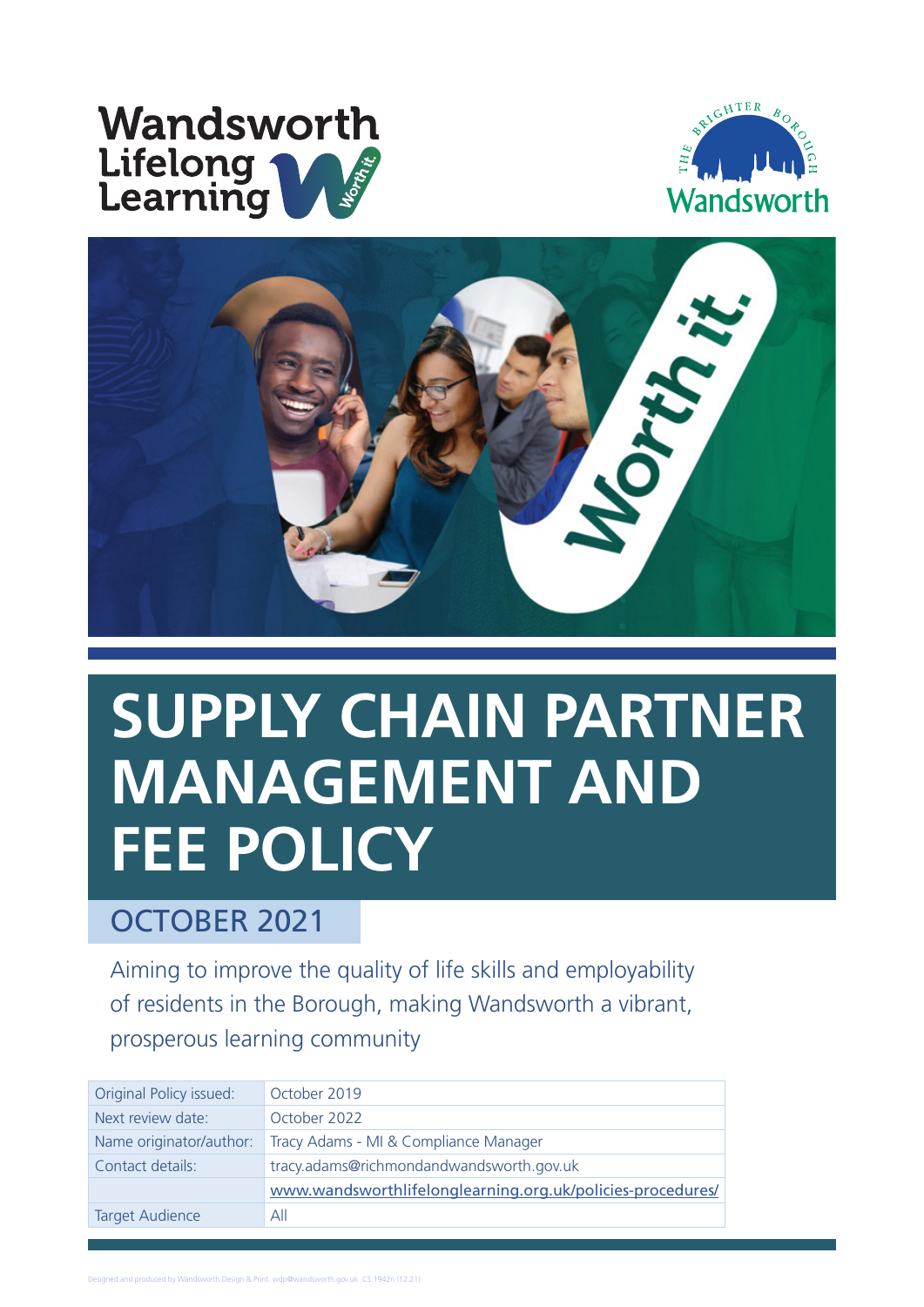### **Content**

| <b>Section</b>                                                                                     | <b>Page</b>    |
|----------------------------------------------------------------------------------------------------|----------------|
| 1. Purpose                                                                                         | 3              |
| 2. Learner Fees                                                                                    | 4              |
| 3. Community Learning                                                                              | 6              |
| 4. Classroom and Community Learning Learner Fees                                                   | 6              |
| 5. 16-18 Apprenticeships Fees                                                                      | 6              |
| 6. 19+ Apprenticeships Fees                                                                        | 6              |
| 7. ESF Programme Fees                                                                              | 7              |
| 8. Traineeships Fees                                                                               | $\overline{7}$ |
| 9. Management Fees to Subcontractors                                                               | 7              |
| 10. Support on Offer to Subcontractors                                                             | 7              |
| 11. Differences in Management Fees                                                                 | 8              |
| 12. Payment Terms                                                                                  | 8              |
| Annex A: 2021/22 Classroom Accredited subcontracting arrangements                                  | 9              |
| Annex B: 2021/22 Community Learning Non-Accredited<br>subcontracting arrangements                  | 9              |
| Annex C: Actual supply chain fees and charges for<br>Apprenticeships for 2020/21                   | 10             |
| Annex D: Actual supply chain fees and charges for Classroom<br>Accredited learning for 2020/21     | 11             |
| Annex E: Actual supply chain fees and charges for Community<br>Learning Non-Accredited for 2020/21 | 11             |

#### **Note**

If you are using a hard copy of this strategy/policy or looking at it on any website other than Wandsworth Lifelong Learning's website or the MIS SharePoint site, please ensure that you have the most recent copy. Check the version number of the copy you are looking at against that of the copy on the Wandsworth Lifelong Learning website.

www.wandsworthlifelonglearning.org.uk/policies-procedures/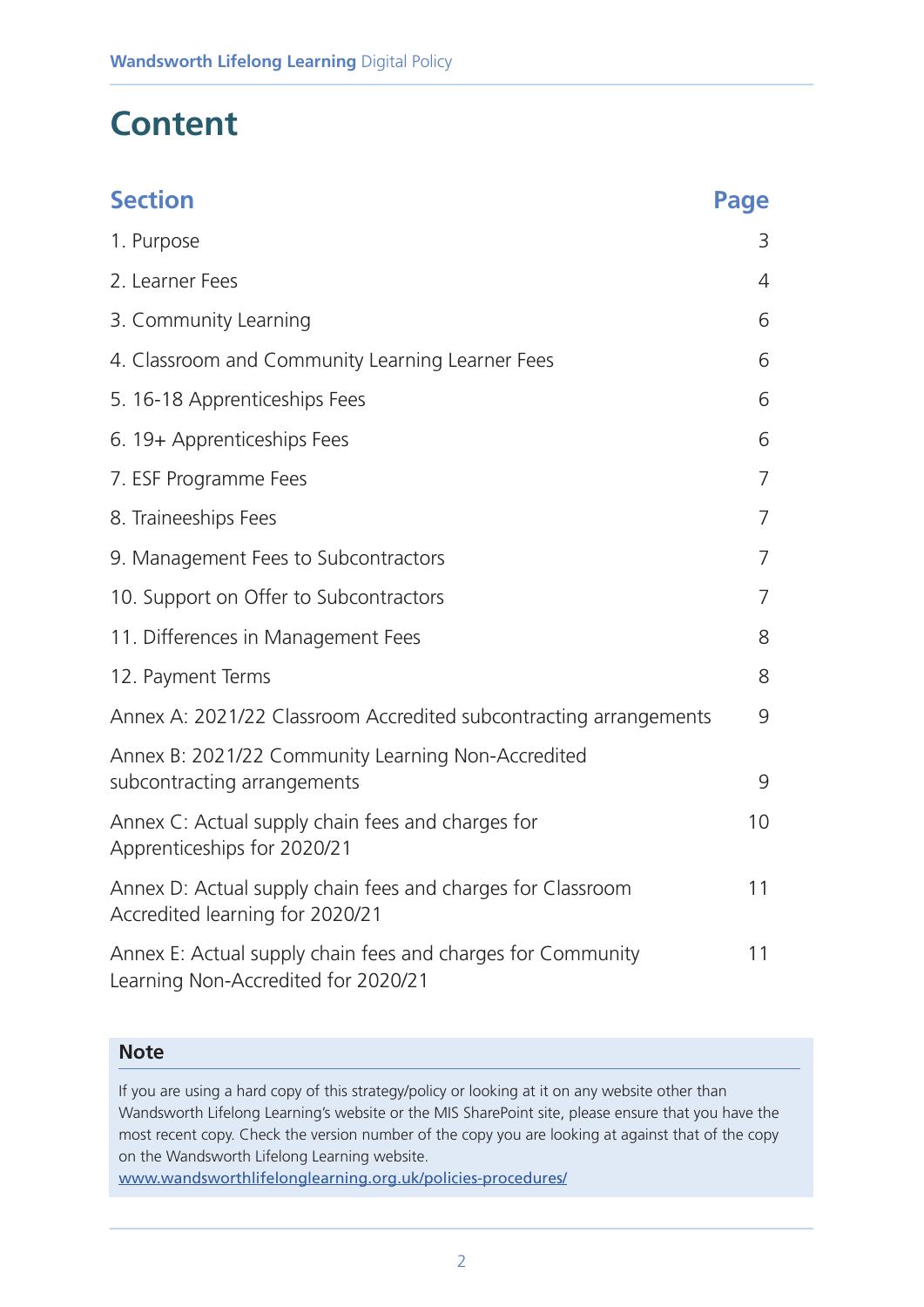# **Supply Chain Partner Management and Fee Policy 2021/22**

# **1** | **Purpose**

The purpose of this document is to detail the fees policy for Wandsworth Lifelong Learning for the academic year 2021/22. The document details the fees to be paid by learners for any courses attended and the management fees Wandsworth Lifelong Learning applies to subcontractors on various projects.

In addition, this policy ensures the effective management of subcontractors and other supply chain partners in order to reduce and mitigate potential risks to Wandsworth Lifelong Learning and other Funding Bodies.

Wandsworth Lifelong Learning works with a diverse supply chain across a number of government programmes to meet the needs of our clients and funders. By utilising various specialists and niche providers, Wandsworth Lifelong Learning is better equipped to provide a specialist service that caters for the needs of the individual. We believe that this raises the standard of our provision and promotes social, economic, cultural and commercial development within the borough.

Through subcontracting arrangements, Wandsworth Lifelong Learning supports and builds the capacity of organisations, which result in desirable long-term benefits for both programme participants and partner organisations.

Wandsworth Lifelong Learning considers, above all, a subcontractor's ability to deliver specific outputs, and the added value of specialist partners in order to ensure value for money, compliance and quality of provision.

Through working with subcontractors and partner organisations, Wandsworth Lifelong Learning hopes to promote sustained businesses, the creation of jobs and to boost the local economy.

#### **Lifelong Learning Mission Statement**

"All Wandsworth residents will have access to a wide range of high quality learning opportunities in a safe learning environment. Provision will be demand-led, flexible and held at time and in places designed to meet the needs of learners, employers and the local community. The Lifelong Learning Team aims to improve the quality of life skills and employability of residents in the Borough, making Wandsworth a vibrant, prosperous learning community".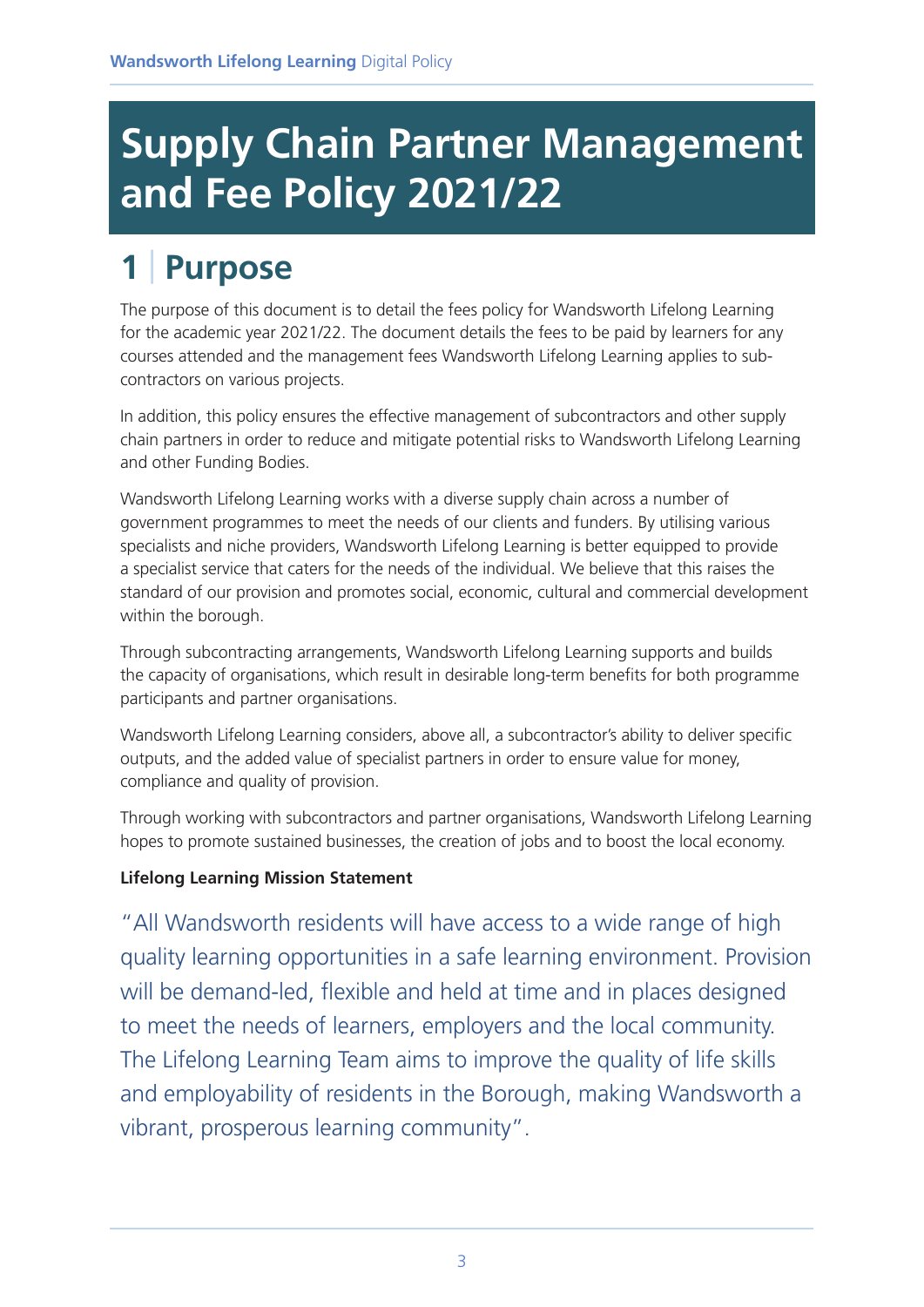Wandsworth Council Lifelong Learning currently delivers learning activities under the following funding streams:

- Adult Education Budget
	- Community Learning Non-Accredited
	- Classroom Accredited
- 16-18 Apprenticeships
- 19+ Apprenticeships
- ESF Funded programmes

If any organisation is interested in becoming a provider under any of the funding streams please see the Wandsworth Council Lifelong Learning web site (www.wandsworthlifelonglearning. org.uk) or call 020 8871 8478.

This document has been communicated with current subcontractors, is circulated upon update with feedback requested and is available on the Wandsworth Lifelong Learning website. Potential subcontractors are also supplied with this document.

Providers may also wish to consult the Community Learning Key Priorities & Guidance document.

### **2** | **Learner Fees**

#### **Pound Plus Strategy**

Pound Plus refers to additional income generated by providers over and above core income from the ESFA's Adult Education Budget. It is a term used to describe how learning providers can show how they are maximising the value of public investment. This is important because generating additional income and revenue is central to the objective of driving up participation within a very constrained public funding environment.

Those offering community learning have been required to lever-in additional funding (e.g. through fee income, sponsorship, grants, funding from other government departments and/ or commercial sales) and to secure savings (e.g. from contributions in kind, volunteer activities, sharing services and/or pooling resources). This approach is known as "Pound Plus". The policy objective has been to widen participation in learning by ensuring as much funding as possible is targeted at enhancing opportunities for those experiencing social and/or economic disadvantage.

The responsibility for implementing Pound Plus policies lies with the sub-contractors directly, as well as the responsibility to ensure the money saved or created by these policies are used for the benefit of other learners, particularly priority groups and those who might otherwise not be able to engage in the learning activity.

Clear expectations regarding Pound Plus strategy formed part of the original specification issued to all potential sub-contractors and is re-iterated in meetings throughout the year.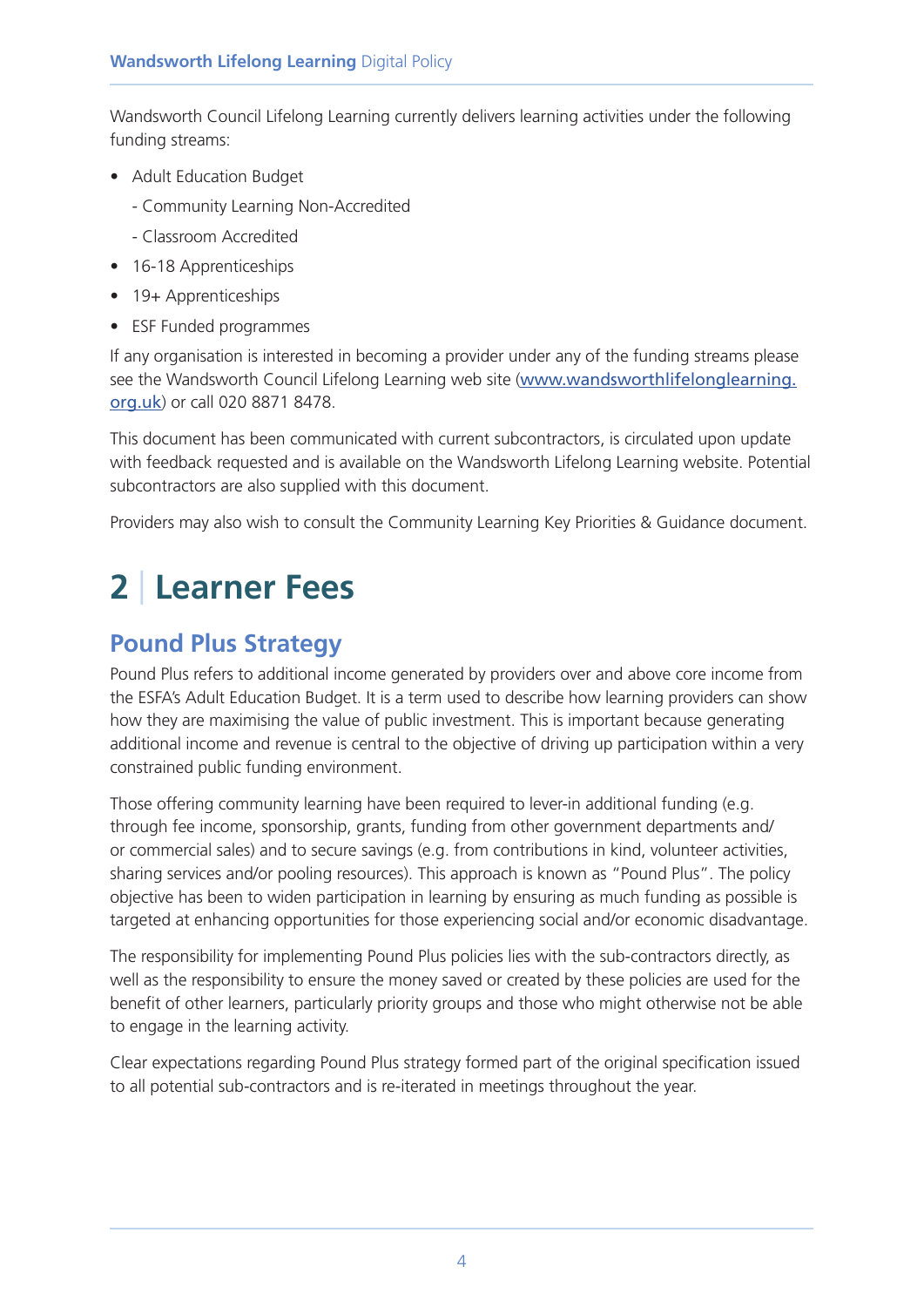#### **2.2 What are subcontractors expected to do?**

#### **Subcontractors are expected to demonstrate the following Pound Plus improvements:**

- Increase in fee income
- Increase in commercial sponsorship and support via contributions in kind
- Increase in the use of volunteers
- Increased income from external bids
- Rationalisation, enhancing and re-focusing of the curriculum offer
- Improved efficiency using shared back office services or
- Sharing premises
- Greater social impact of learning on the wider community such as health, wellbeing, employability
- Other measurable indicators developed by the provider

#### **Subcontractors must therefore be able to evidence answers to the following questions:**

- What fee income can we generate?
- What other funding can we lever in?
- What resources in kind can we source?
- What about our funded partners?
- Based on this, what is our ambition for growth in pound plus value through the year?

#### **2.3 Internal Delivery**

Wandsworth Lifelong Learning's core curriculum is developed taking into consideration a number of elements including the **Skills for Londoners Strategy 2018**, local needs and demographics relating to both participants and businesses.

The purpose of Community Learning is to develop the skills, confidence, motivation and resilience of adults of different ages and backgrounds in order to:

- progress towards formal learning or employment and/or
- improve their health and well-being, including mental health and/or
- develop stronger communities

Wandsworth Lifelong Learning deliver a number of courses using either council employed staff or sessional tutors. Wandsworth Lifelong Learning charge no fee to learners for attending a course, as the vast majority of participants are unemployed or on a low income and attending either a Key Skills course (English, maths, ESOL) or a Family Learning Course. Personal and Community Development Learning courses tend to be delivered by subcontractors and may attract a fee.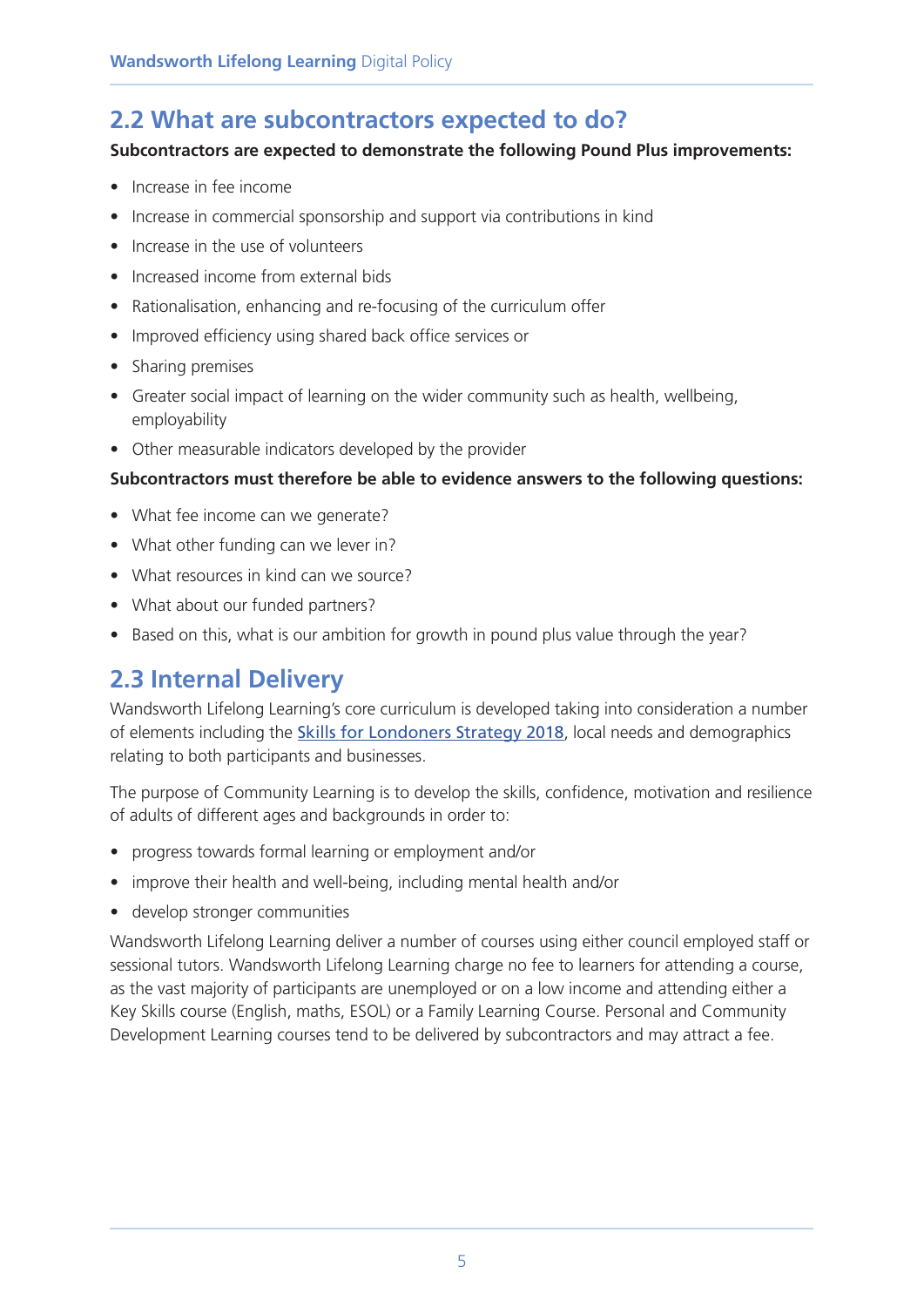## **3** | **Community Learning**

#### **3.1 Main Providers**

Wandsworth Lifelong Learning has one main provider, South Thames College, and several smaller providers throughout the Borough that deliver a large range of courses. These providers applied through a Commissioning & Due Diligence Process and then have their applications discussed and approved during Panel Meetings. Lifelong Learning's Commissioning Process is outlined online in the Community Learning Key Priorities & Guidance document. All applications are approved by the Education and Children's Services Overview and Scrutiny Committee.

The providers set the fees they charge locally and independently, however annual rises in charges must be agreed at the regular review meetings held with the Wandsworth Lifelong Learning team. The providers are encouraged to offer discounts to those who are on benefit (in particular those seeking employment) and those who are over the age of retirement.

#### **3.2 Community Learning Subcontractors**

Wandsworth Lifelong Learning commissions other organisations to deliver courses to specific groups of learners. The procedures used in this procurement process are detailed in our documents on our website (Community Learning Key Priorities & Guidance document). The courses delivered are either Family Learning or widening participation courses and the expectation is that there will be no fees charged to the learners for these courses (except for sundries). Occasionally the panel, who consider the tenders, may suggest a small fee is required from the learners if they feel this would not deter the target group. These courses are delivered by small voluntary and community organisations and the decisions on the fees charged are determined locally.

### **4** | **Classroom and Community Learning learner fees**

Wandsworth Lifelong learning delivers adult Community and Classroom learning activity through the Education and Skills Funding Agency's (ESFA) and the Greater London Authority's (GLA) Adult Education Budget (AEB) funding. Funding received from the ESFA and the GLA has no impact on learner fees – we do not charge learners any subsidy fees for ESFA and GLA funded programmes.

## **5** | **16-18 Apprenticeships fees**

No fees are charged to 16-18 year olds on apprenticeship programmes.

## **6** | **19+ Apprenticeships fees**

No fees are charged to 19+ year olds on apprenticeship programmes.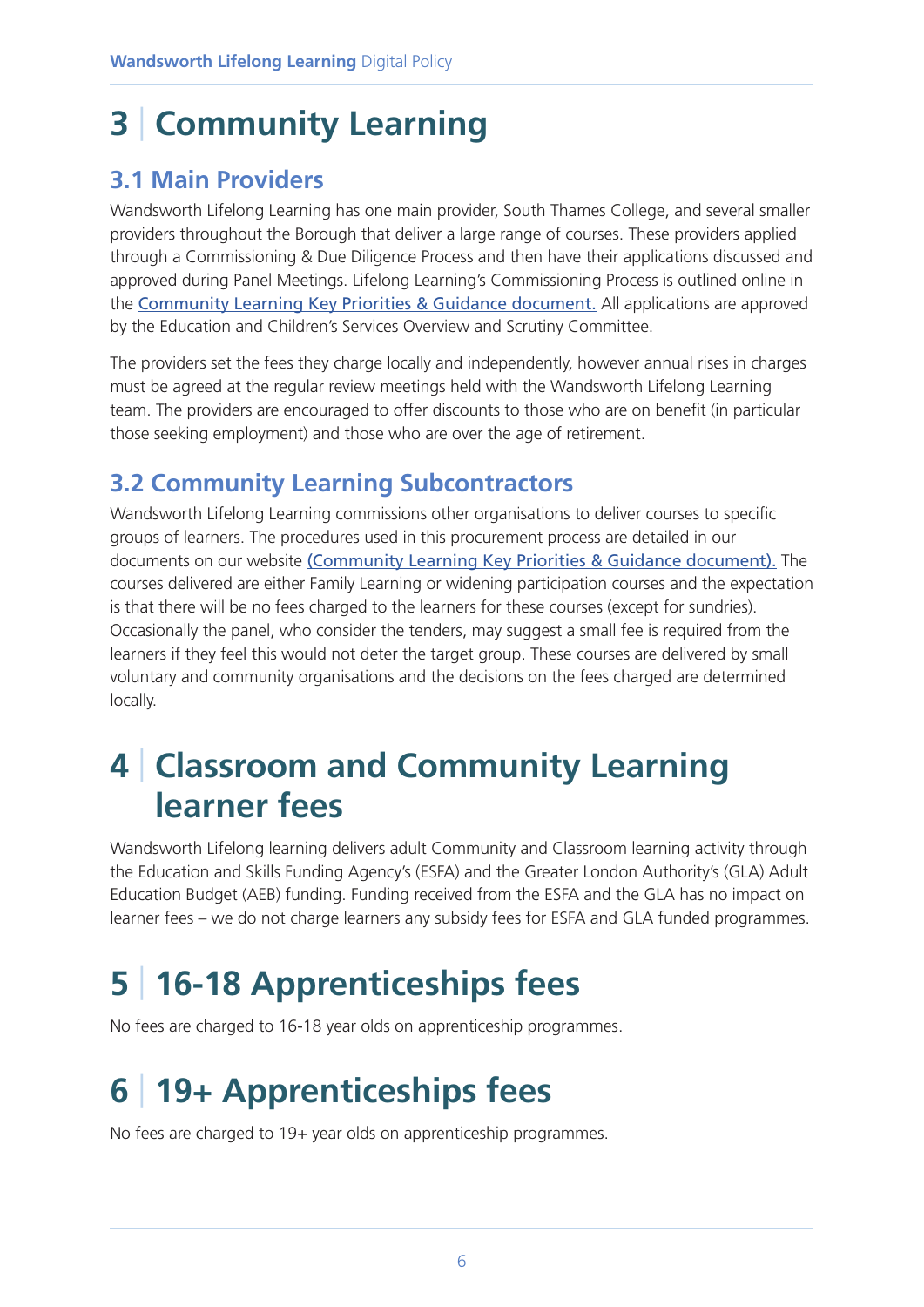### **7** | **ESF Programmes fees**

No fees are charged to any participant on these programmes.

### **8** | **Traineeships fees**

No fees are charged to 19+ year olds on apprenticeship programmes.

## **9** | **Management Fees to Subcontractors**

#### **9.1 Community Learning**

No management fees are charged to those organisations delivering Community Learning. The funding provided to these organisations is determined by the Children's Services Overview and Scrutiny Committee in the case of the main providers or via the procurement process for the Community Learning fund providers.

#### **9.2 Apprenticeships, Work-Based and Classroom-Based Learning**

For those organisations delivering apprenticeships the maximum management fee is 20%.

For those organisations delivering other work-based learning activities then the maximum management fee is 20%.

For those organisations that deliver accredited classroom-based learning activities the maximum management fee is 20%.

## **10** | **Support on offer to Subcontractors**

Wandsworth Lifelong Learning offer a multitude of services and support which subcontractors will receive in return for the management fee charged.

#### **Examples include, but are not limited to:**

- Monthly performance reviews
- Monitoring reports
- Regular telephone updates
- Management information including funding/financial and enrolment performance
- Cleansing of enrolment data and highlighting and data issues that need to be resolved
- Training Sessions
- Formal PIP reviews, where required
- Referrals, both direct and between subcontractors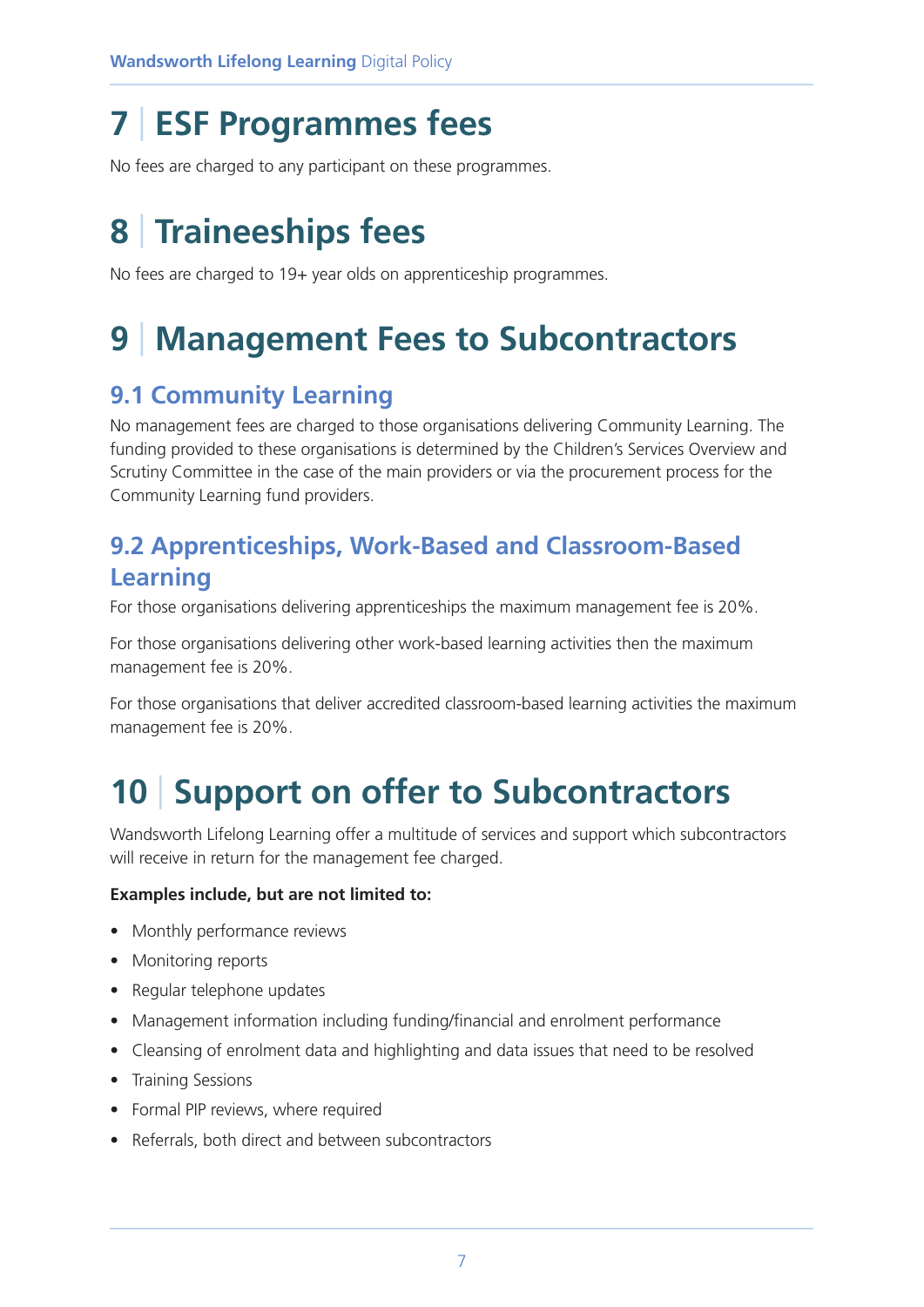- Quality and compliance visits
	- Observations
	- Audits
- PICS MIS system enrolment and completion processing, monthly individual learner record (ILR) submissions
- Development and maintenance of attendance records
- Caseload reviews
- Support with various accreditations

# **11** | **Differences in Management fees**

See Annexes A – E. In instances of variance in management fees, a higher management fee may be applied where a subcontractor is deemed to require a higher level of support and capacity build. We constantly review our management fees to ensure that they remain reasonable and proportionate at all times.

### **12** | **Payment terms**

Providing that subcontractors have fulfilled the terms of their Service Level Agreement, have submitted evidence appropriate to draw down funding, and that Wandsworth Lifelong Learning have received payment, payment will be made to any subcontractor within 30 days of receiving a valid claim for payment.

In most instances, an instruction to invoice will be issued to subcontractors termly, relating to performance from the previous term. Where claims for payment are made monthly or otherwise, this will be reflected.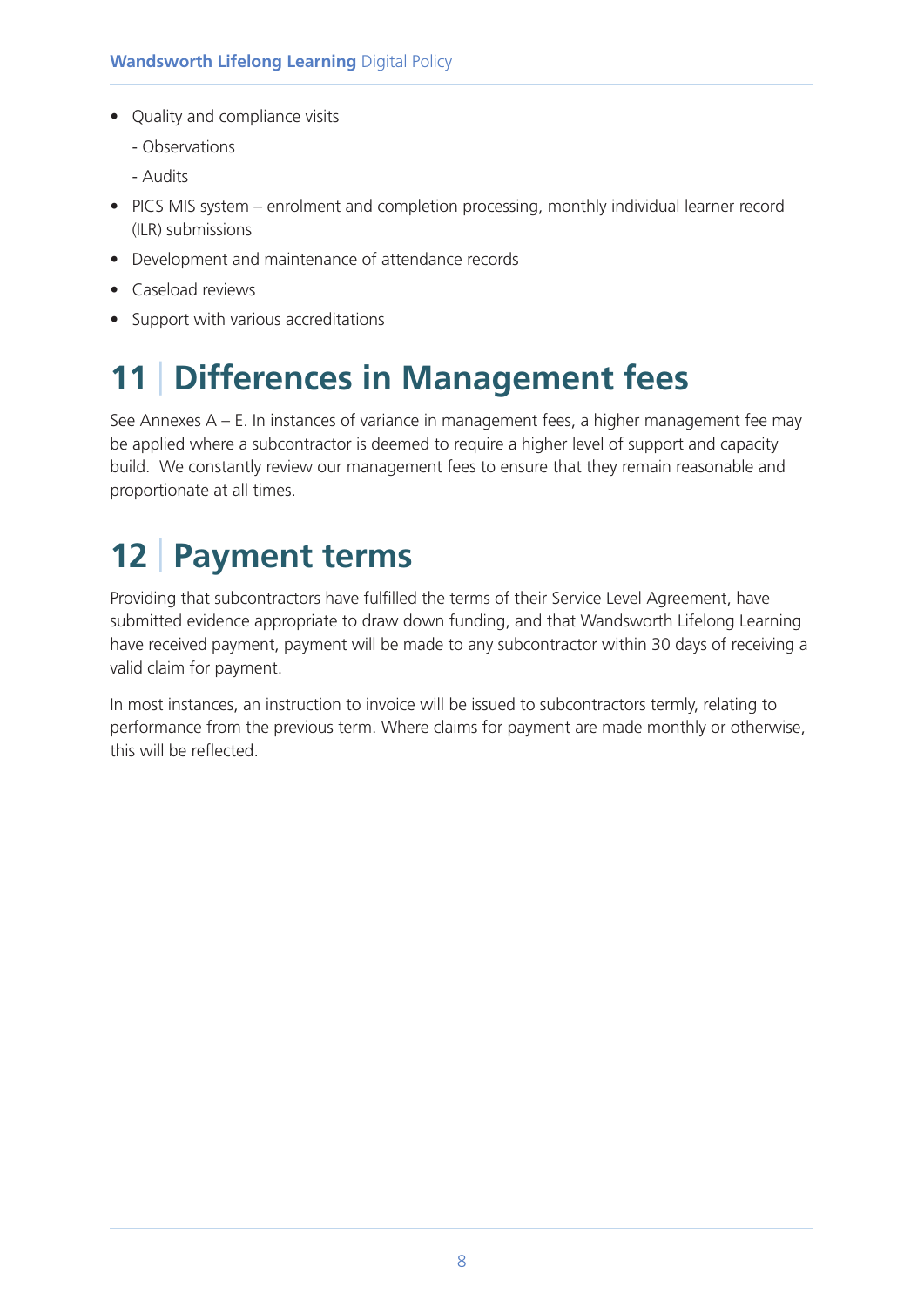#### **Annex A: 2021/22 Classroom Accredited subcontracting arrangements**

| <b>Provider name</b> | <b>UKPRN</b> | <b>Start Date</b> | <b>End Date</b> | <b>Type of provision</b>                   | <b>Contract</b><br><b>Funding value</b><br>£ (MCV) | Agreed % to<br>subcontractor | <b>Retained by main</b><br>contractor (%) |
|----------------------|--------------|-------------------|-----------------|--------------------------------------------|----------------------------------------------------|------------------------------|-------------------------------------------|
| MI ComputSolutions   | 10018328     | 01/08/2021        | 31/07/2022      | 19+ Classroom Accredited<br>Learning (AEB) | £48,235.20                                         | £35,588.16 (80%)             | £9,647.04 (20%)                           |
| Need2Succeed         | 10033656     | 01/08/2021        | 31/07/2022      | 19+ Classroom Accredited<br>Learning (AEB) | £35,802.00                                         | £28,641.60 (80%)             | £7,160.40 (20%)                           |
| Ripe Learning        | 10039001     | 14/04/2022        | 31/07/2022      | 19+ Classroom Accredited<br>Learning (AEB) | £8,640.00                                          | £6,912.00 (80%)              | £1,728.00 (20%)                           |

#### **Annex B: 2021/22 Community Learning Non-Accredited subcontracting arrangements**

| <b>Provider name</b>          | <b>UKPRN</b> | <b>Start</b><br><b>Date</b> | <b>End Date</b> | <b>Type of</b><br>provision     | <b>Contract Funding</b><br>value £ (MCV) | Agreed % to<br>subcontractor | <b>Retained by main</b><br>contractor (%) |
|-------------------------------|--------------|-----------------------------|-----------------|---------------------------------|------------------------------------------|------------------------------|-------------------------------------------|
| <b>Baked Bean Charity</b>     | 10063240     | 01/08/2021                  | 31/07/2022      | 19+ Community<br>Learning (AEB) | £34,375.00                               | £27,500.00 (80%)             | £6,875.00 (20%)                           |
| Deaf First (Oak Lodge School) | 10004829     | 01/08/2021                  | 31/07/2022      | 19+ Community<br>Learning (AEB) | £145,975.50                              | £116,780.40 (80%)            | £29,195.10 (20%)                          |
| Katherine Low Settlement      | 10065288     | 01/08/2021                  | 31/07/2022      | 19+ Community<br>Learning (AEB) | £19,650.00                               | £15,720.00 (80%)             | £3,930.00 (20%)                           |
| MI ComputSolutions            | 10018328     | 01/08/2021                  | 31/07/2022      | 19+ Community<br>Learning (AEB) | £33,000.00                               | £26,400.00 (80%)             | £6,600.00 (20%)                           |
| Need2Succeed                  | 10033656     | 01/08/2021                  | 31/07/2022      | 19+ Community<br>Learning (AEB) | £42,922.50                               | £34,338.00 (80%)             | £8,584.50 (20%)                           |
| South Thames Colleges Group   | 10003674     | 01/08/2021                  | 31/07/2022      | 19+ Community<br>Learning (AEB) | £387,833.42                              | £329,658.41 (85%)            | £58,175.01 (15%)                          |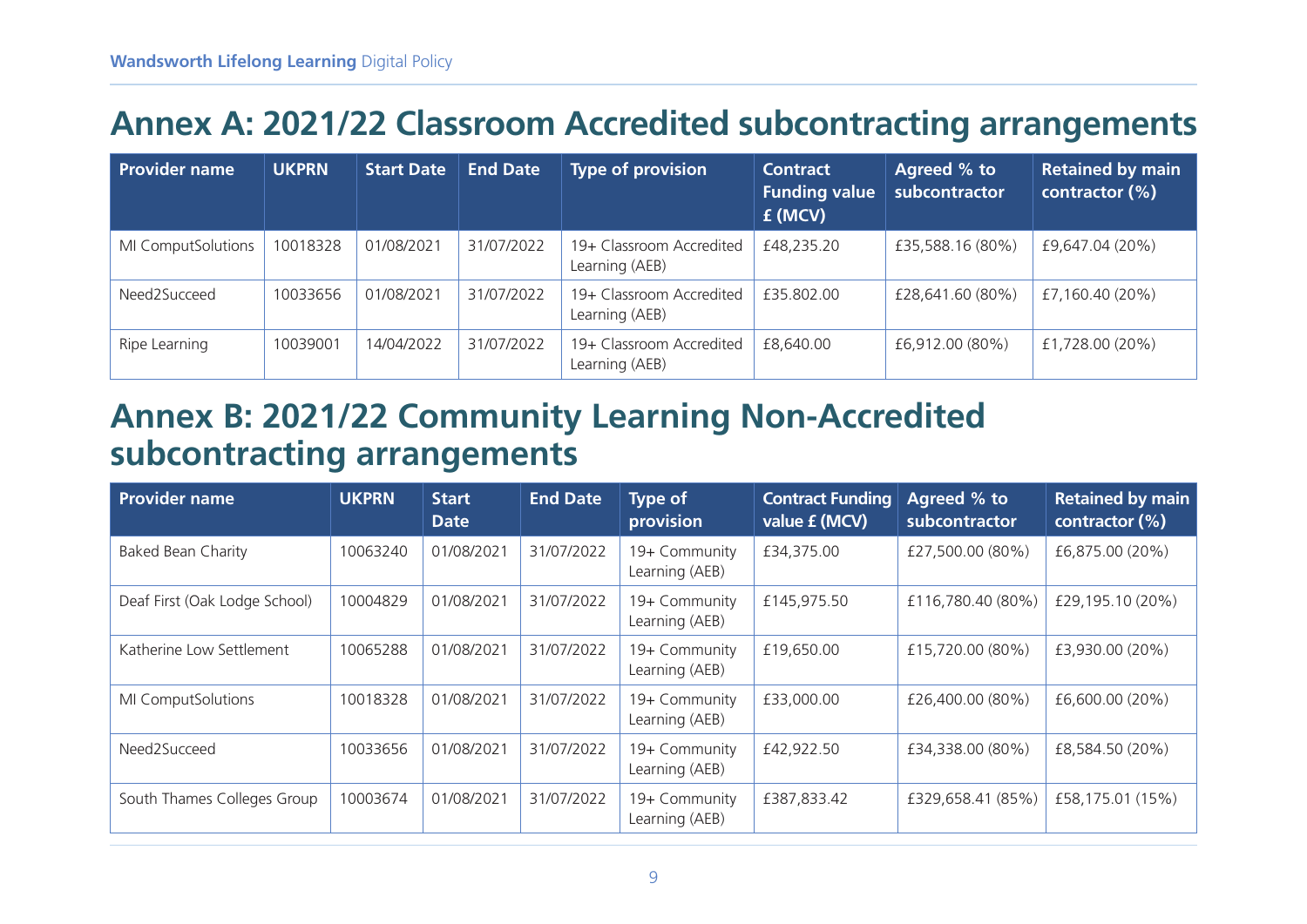#### **Annex C: Actual supply chain fees and charges for Apprenticeships for 2020/21**

| <b>Provider name</b>   | <b>UKPRN</b> | <b>Contract</b><br><b>Start Date</b> | <b>Contract</b><br><b>End Date</b> | <b>Type of provision</b>   | <b>Funding</b><br>paid to lead<br>by the ESFA<br>(in f) | <b>Funding paid to</b><br>subcontractor<br>by the lead<br>provider (in £) | <b>Funding lead</b><br>provider has<br>retained (in £) |
|------------------------|--------------|--------------------------------------|------------------------------------|----------------------------|---------------------------------------------------------|---------------------------------------------------------------------------|--------------------------------------------------------|
| Banham Academy Limited | 10046413     | 01/08/2020                           | 31/07/2021                         | 16-18, 19+ Apprenticeships | £10,800.00                                              | £8,640.00                                                                 | £2,160.00                                              |

#### **20% Management Fee covers:**

- Quality assurance
- Data and funding compliance checks
- Data entry onto MIS system
- Data cleansing to ensure funding requirements are met
- Submission of data to the ESFA to generate funding payments
- Payment process